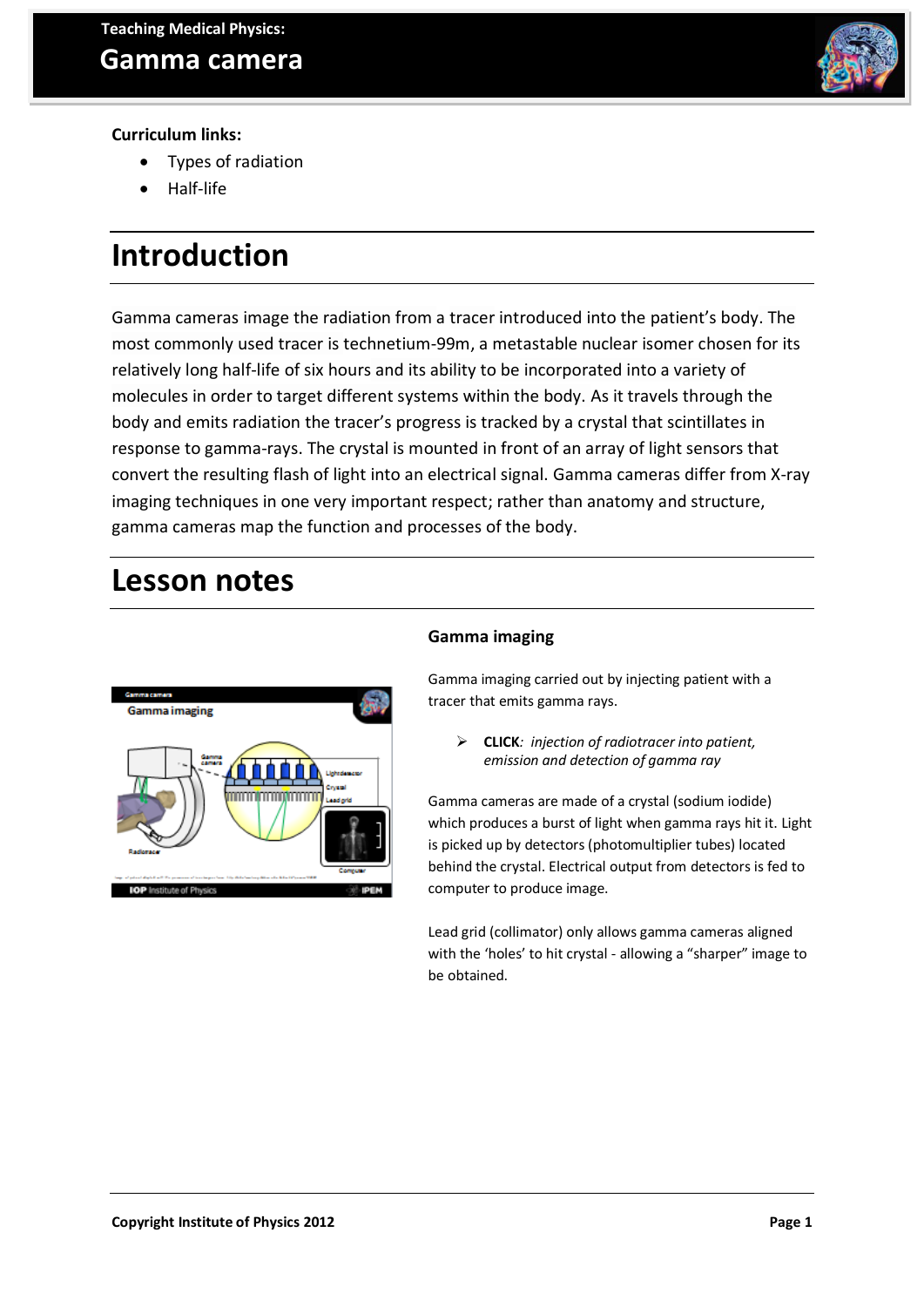### **Gamma camera**

**Radioactive decay** 

 $\sqrt{s_{\text{sym}}}$ 

**LOP** Institute of Physics

×

Type

Dara



#### **Radioactive decay**

Gamma rays are produced by unstable nuclei when protons and neutrons re-range to a more stable configuration. Gamma decay usually follows an alpha or beta decay and does not change element.

 **CLICK***: beta decay of molybdenum-99 to technetium-99m followed by gamma decay to technetium-99.* 

Unlike alpha and beta radiation, gamma rays

- are electromagnetic waves
- can pass through body (so can be used for medical imaging).

#### **Radiotracer**

**DEM** 

Technetium preferred because of its half-life of six hours. Half-life is time taken for count-rate/number of (parent) unstable nuclei to reach half their initial value.

Half-life of a few hours is long enough to allow

- radiotracer to get to organ
- build an image

Half-life of a few hours short enough to

- keep total patient radiation exposure low
- ensure that the patient does not remain radioactive once they return home

#### **Functional image**

Unlike techniques such as X-ray imaging, gamma cameras produce a **functional** (rather than anatomical) image.

Bone growth (for example) can be imaged by attaching technetium-99m to a molecule that is preferentially taken up by skeletal system.

 **Activity:** *Can you identify healthy teenager, healthy adult and cancer patient?*

*Image A: healthy adult. Image B: healthy teenager (as indicated by greater growth at end of bones).Image C: cancer patient (as indicated by random growth).*

 **Chapter 4***: launch chapter 4 of Schools Lecture on nuclear medicine*

**Note**: in chapter 4 of the Schools Lecture Michael Wilson mistakenly states that the Alexander Litvinenko was poisoned with Radium; he was in fact poisoned with Polonium-210.